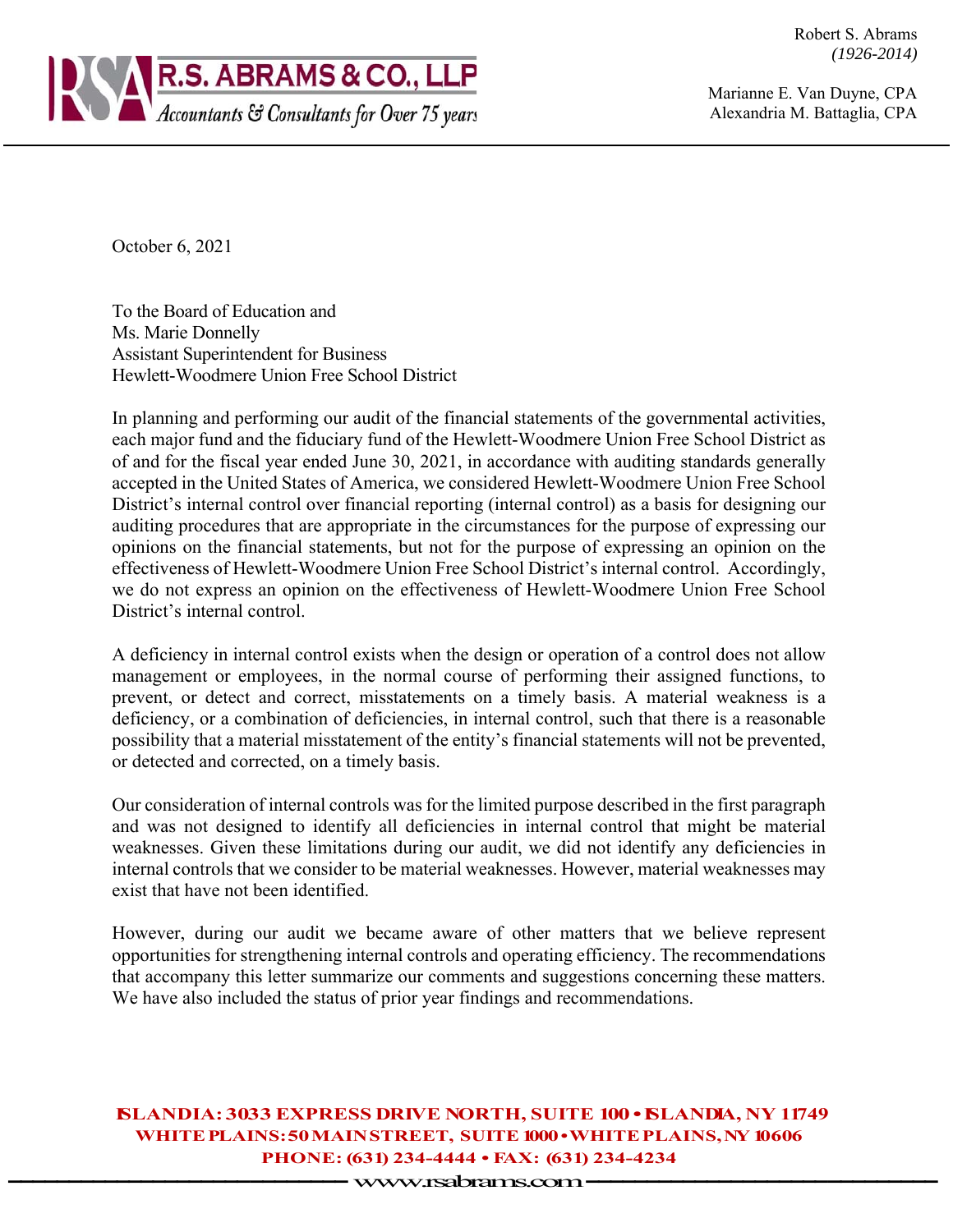# *CURRENT YEAR FINDINGS AND RECOMMENDATIONS*

## **DUE TO OTHER GOVERNMENTS**

During our current year audit, we noted the District is not properly monitoring payments and accruals recorded to accounts payable and due to other governments liability accounts. Our year-end audit required adjusting journal entries to properly reflect the current year's balances in accounts payable and due to other governments, as well as the corresponding expenditure accounts. We recommend that the District monitor these accounts throughout the year to ensure all balances are accurately reflected.

### **FUND BALANCE MANAGEMENT**

During our current year audit, we noted the District had a balance of \$11,994,704 in its workers' compensation reserve at June 30, 2021, which was higher than the total estimated liability for claims payable as calculated by the District's outside actuary. The estimated liability at June 30, 2021 was \$7,020,888 which included incurred claims and claims incurred but not reported. We noted the District appropriated \$422,608 of the reserve for the year's claim payments. We recommend the District review the reserve balance for reasonableness and continue to utilize the reserve for future claim expenses in order to lower the balance to a reasonable level in relation to their estimated liability.

\*\*\*

### *STATUS OF PRIOR YEAR RECOMMENDATIONS*

### **BANK RECONCILIATIONS**

- **FINDING:** During our prior year audit, we noted the District was carrying old outstanding checks for more than one year on the monthly bank reconciliations for the general fund checking account. We recommended that all outstanding checks and reconciling items be reviewed on a regular basis and that older items be investigated and removed from the bank reconciliations and the accounting records be adjusted accordingly.
- **STATUS: Implemented.**

#### \*\*\*

### **SCHOOL LUNCH FUND BALANCE**

**FINDING:** During our prior year audit, we noted the District did not transfer funds from the general fund to the school lunch fund to cover negative student balances at June 30, 2020, as per New York State Education Law 908, as added by Section 2 of Part B of Chapter 56 of the laws of 2018, *Prohibition Against Meal Shaming*. We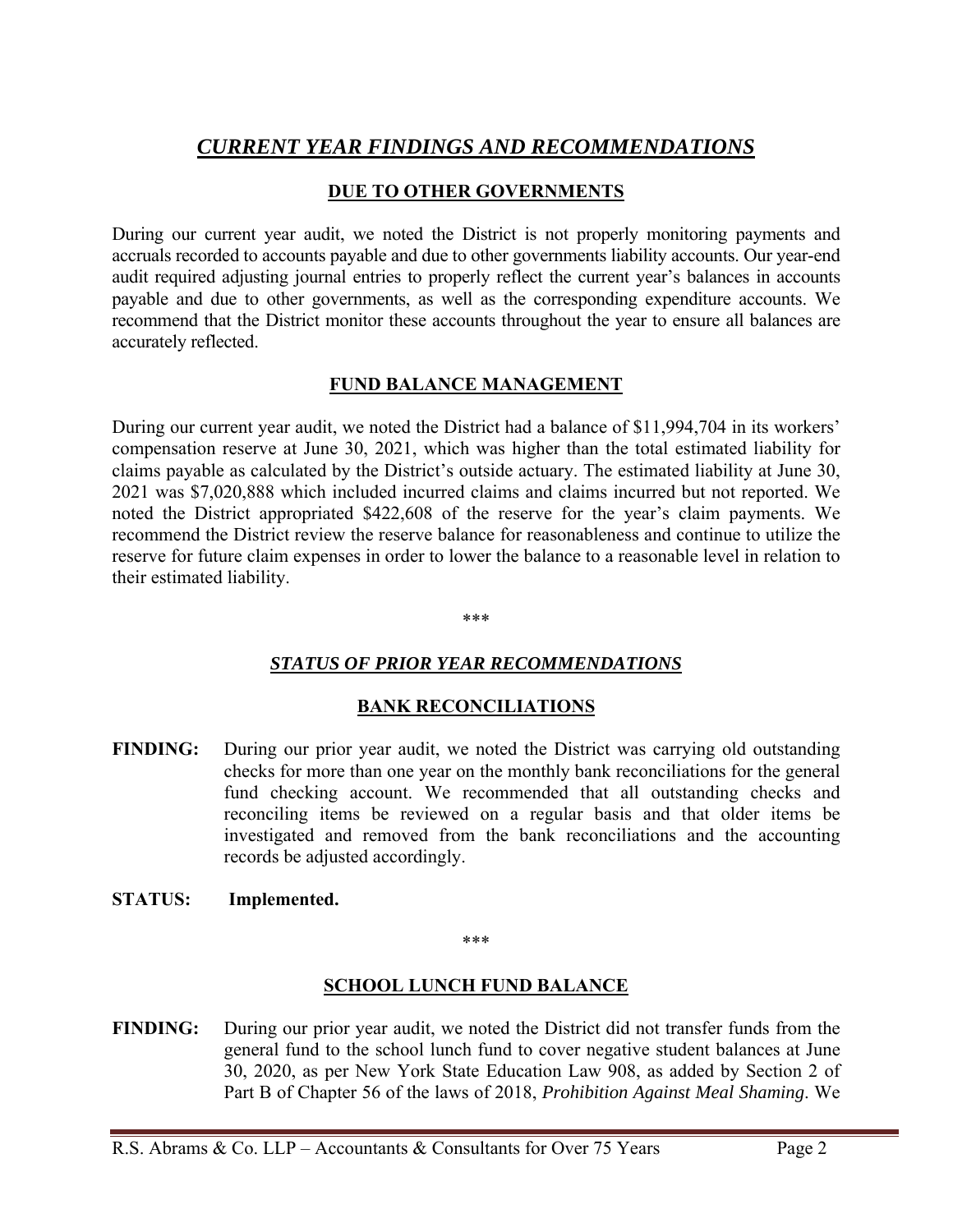noted a budgeted transfer of \$17,500 was included in the adopted budget. However, this transfer was a subsidy to cover general operating costs in the school lunch fund and was not specific to the negative student balances. We recommended the District review the school lunch fund operations to determine if a general fund subsidy is required to cover general operating costs and to ensure a separate transfer is recorded at June 30 of each fiscal year to cover the negative student balances.

#### **STATUS: Implemented.**

#### \*\*\*

### **FUND BALANCE MANAGEMENT**

- **FINDING:** During our prior year audit, we noted the District had a balance of \$12,400,808 in its workers' compensation reserve at June 30, 2020, which was higher than the total estimated liability for claims payable as calculated by the District's outside actuary. The estimated liability at June 30, 2020 was \$4,620,436 which included incurred claims and claims incurred but not reported. We noted the District appropriated \$7,378 of the reserve for the years' claim payments. We recommended the District review the reserve balance for reasonableness and continue to utilize the reserve for future claim expenses in order to lower the balance to a reasonable level in relation to their estimated liability.
- **STATUS: Partially Implemented.**

\*\*\*

### **DUE TO OTHER GOVERNMENTS**

- **FINDING:** During our prior year audit, we noted the District is not properly monitoring payments made against the due to other governments liability account. Our year-end audit required multiple adjusting journal entries to properly apply certain payments made during the year against the current due to other governments liability. We recommended that the District monitor this liability account throughout the year to ensure all associated payments made are recorded against the outstanding liability.
- **STATUS: Partially Implemented.**

\*\*\*